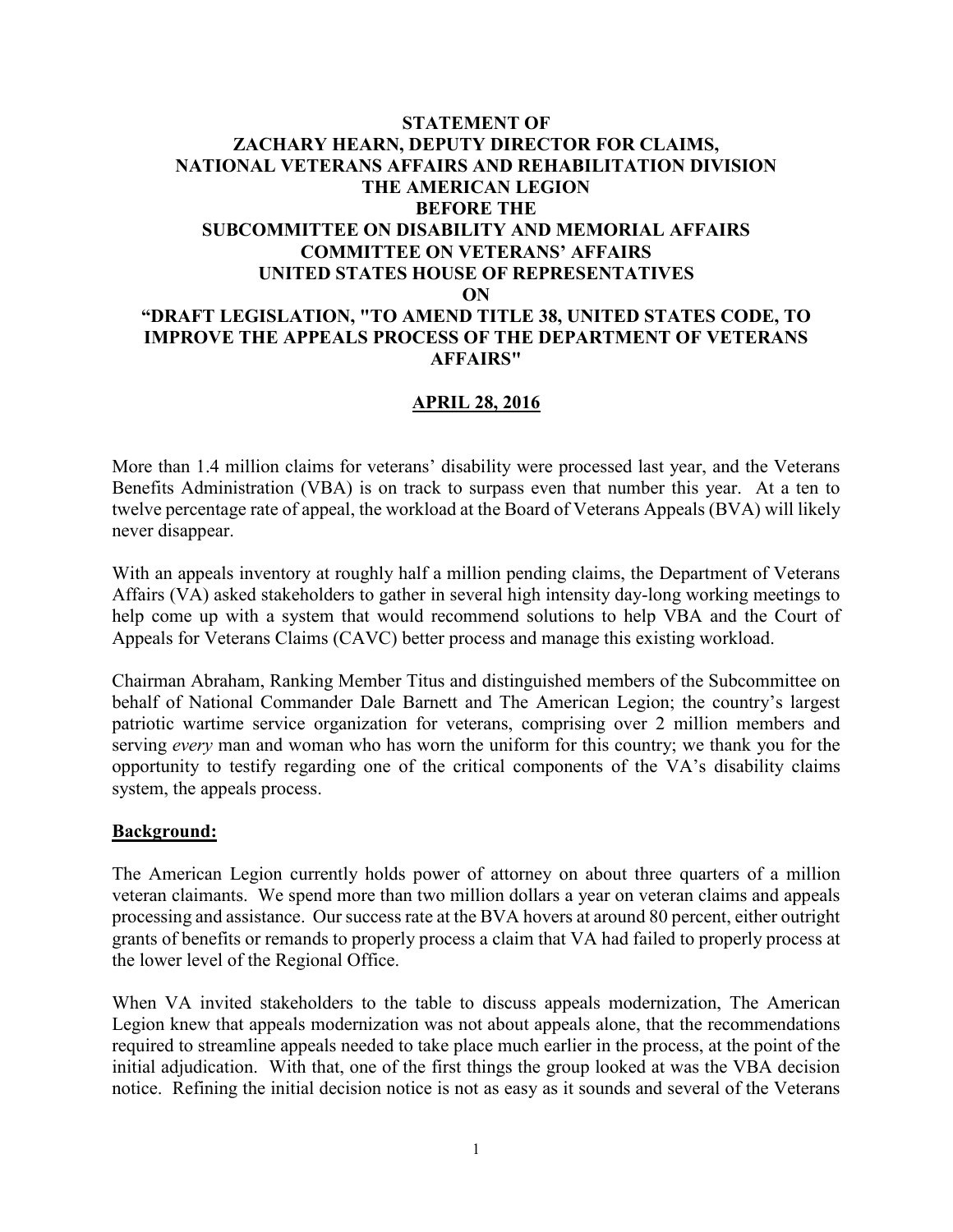Service Organizations (VSOs) worked with VA for months in 2014 to try and improve these letters, with frustrations over lack of clarity still remaining. Getting VBA to agree to improve the quality of the letter was a landmark accomplishment that got the process off to a good start.

After the initial VA commitment to improve the decision letter, the stakeholders listened to what they perceived as barriers to improved appeals processing, which supported another of the primary American Legion concerns, the lack of a centralized training process. The BVA has complained that the appeal case file that is finally presented to a veterans law judge looks nothing like the claim that was adjudicated at the Regional Office (RO) level in almost all cases, due to the allowance of additional evidence during the appeals process. Therefore VBA claims they have no way to determine how, or if ROs are misinterpreting the law or making mistakes.

BVA further argued that if there were a process within the appeals system that allowed law judges to review disputed decisions that were adjudicated at the regional offices, based only on the same information that the regional office had at the time the claim was originally decided, then BVA would be able to provide a "feedback loop" they could use to help train and educate ROs, and additionally help identify regional offices where the decisions uniformly fail to address specific legal issues.

It was with these two foundational underpinnings that the big six VSOs, in addition to state and county service officers, veteran advocate attorneys, and other interested groups worked with senior VA officials from VBA and BVA to design the framework of the legislation being discussed here today.

The guiding principle leading all of our discussion was ensuring that we preserved all of the veteran's due process rights while ensuring that they did not lose any of the claim's effective date, which we were able to do successfully.

When we started the design process, we had to suspend dealing with the current caseload of appeals while we designed the new model and treated the two sets of cases as independent of each other. Now that we have designed a more streamlined and effective model for future claims, all stakeholders will still need to determine how to deal with the existing inventory of appealed claims.

The design of the proposed appeals process allows for multiple options for claimants, as well as options for additional claim development, the option to have the decision reviewed by another adjudicator (difference of opinion) and the chance to take your case straight to the board to have a law judge review the decision and make a ruling on your claim.

## **The New Legislation:**

The proposed bill provides veterans additional options while maintaining the effective dates of original claims. Veterans can elect to have an original decision reviewed at the ROs through a Difference of Opinion Review (DOOR) which is similar to the function of what the Decision Review Officers (DROs) do now. A DOOR provides an opportunity for a claimant to discuss concerns regarding the original adjudication of a particular issue, or the entire claim, prior to appealing to BVA. Additionally, the administrative actions removes the need for a Notice of